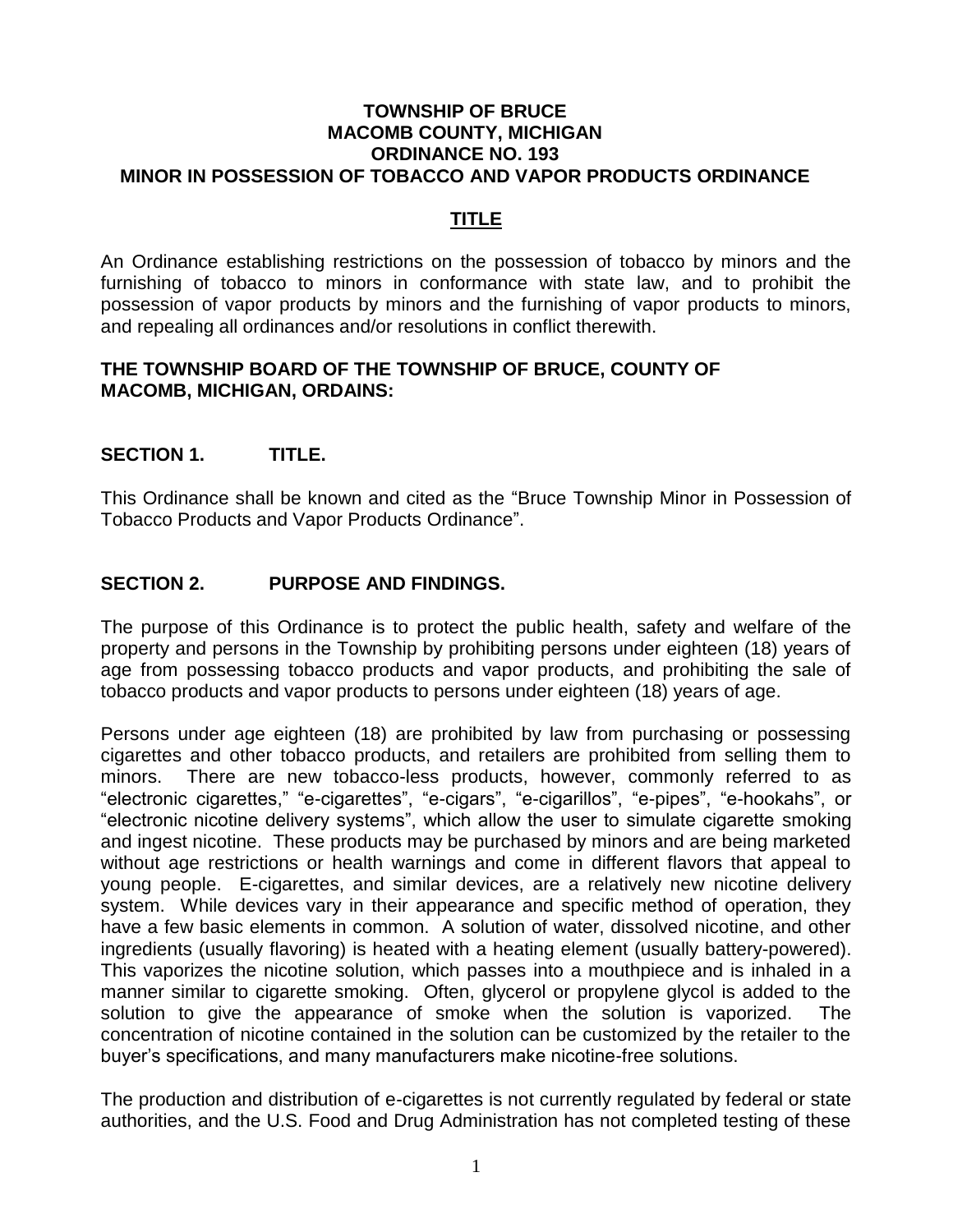products. But, initial studies by the FDA have determined that e-cigarettes can increase nicotine addition among young people and contain chemical ingredients known to be harmful, which may expose users and the public to potential health risks.

The use of e-cigarettes and similar devices has increased significantly in recent years, as evidenced by the fact that:

- Between 2011 and 2012 the percentage of all youth in grades 6 to 12 who had tried electronic smoking devices doubled;
- 6.8% of all youth between  $6<sup>th</sup>$  and 12<sup>th</sup> grade report trying electronic smoking devices;
- 10% of high school students have tried electronic smoking devices;
- 9.3% of youth who have used electronic smoking devices have never smoked conventional cigarettes; and
- Between 2010 and 2011, rates of both awareness and use of unregulated electronic smoking devices by adults also increased significantly.

Exiting studies on electronic smoking devices' vapor emissions and cartridge contents have found a number of dangerous substances including:

- Chemicals known to cause cancer such as formaldehyde, acetaldehyde, lead, nickel, and chromium;
- PM2.5, acrolein, tin, toluene, and aluminum, which are associated with a range of negative health effects such as skin, eye, and respiratory irritation, neurological effects, damage to reproductive systems, and even premature death from hearts attacks and stroke;
- Inconsistent labeling of nicotine levels in electronic smoking device products; and
- In one instance, diethylene glycol, an ingredient used in antifreeze and toxic to humans.

Several studies have concluded that exposure to vapor from electronic smoking devices may cause passive or secondhand vaping.

Some cartridges used by electronic smoking devices can be re-filled with liquid nicotine solution, creating the potential for exposure to dangerous concentrations of nicotine, and as a result:

• In one instance, diethylene glycol, an ingredient used in antifreeze and toxic to humans.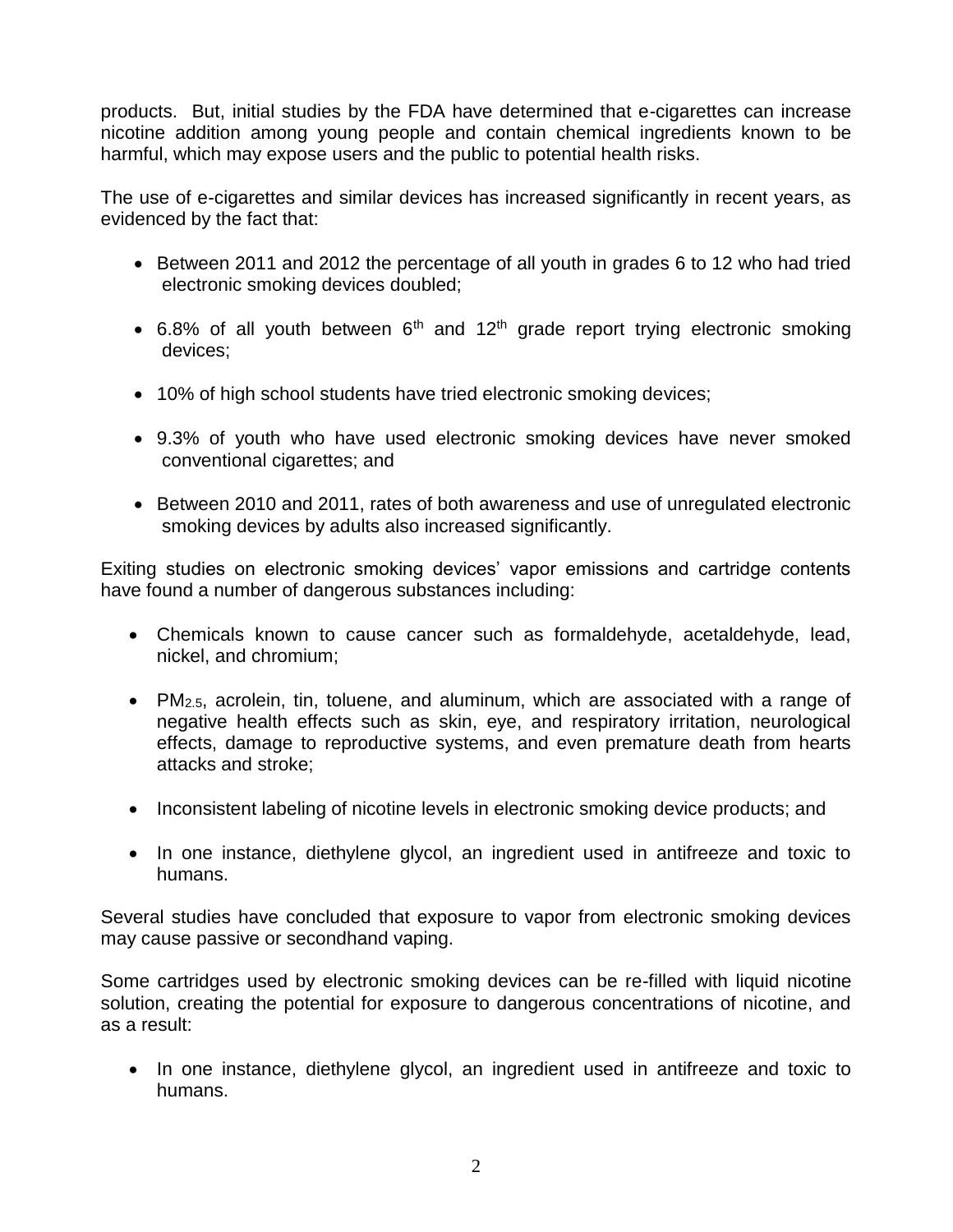- Poisonings from electric smoking devices have increased dramatically in the last three and a half years from "one (a month) in September 2010 to 215 a month in February 2014";
- Analysis of reports of poisonings from electronic smoking devices finds that calls reporting exposure to electronic smoking devices are much more likely to involve adverse health effects when compared to calls reporting exposure to conventional cigarettes.

Clinical studies about the safety and efficacy of these products have not been submitted to the FDA for the over 400 brands of electronic smoking devices that are on the market and for this reason, consumers currently have no way of knowing:

- Whether electronic smoking devices are safe;
- What types of concentrations of potentially harmful chemicals the products contain; and
- What does of nicotine the products deliver.

The World Health Organization has strongly advised consumers against the use of electronic smoking devices until they are "deemed safe and effective and of acceptable quality by a competent national regulatory body".

The World Medical Association has determined that electronic smoking devices "are not comparable to scientifically-proven methods of smoking cessation" and that "neither their value as therapeutic aids for smoking cessation nor their safety as cigarette replacements is established".

A study published in the Journal of Environmental and Public Health suggests that electronic smoking devices "may have the capacity to 're-normalize' tobacco use in a demographic that has had significant denormalization of tobacco use previously".

Electronic smoking devices often mimic conventional tobacco products in shape, size, and color, with the user exhaling a smoke-like vapor similar in appearance to the exhaled smoke from cigarettes and other conventional tobacco products.

The use of electronic smoking devices in smoke-free locations threatens to undermine compliance with smoking regulations and reverse the progress that has been made in establishing a social norm that smoking is not permitted in public places and places of employment.

In September of 2013, 40 state attorneys general (including Michigan's) signed a letter to the Commission of the United States Food and Drug Administration, outlining their concerns with e-cigarettes and requesting the implementation of regulations that would address the advertising, ingredients, and sale to minors of e-cigarettes at the federal level.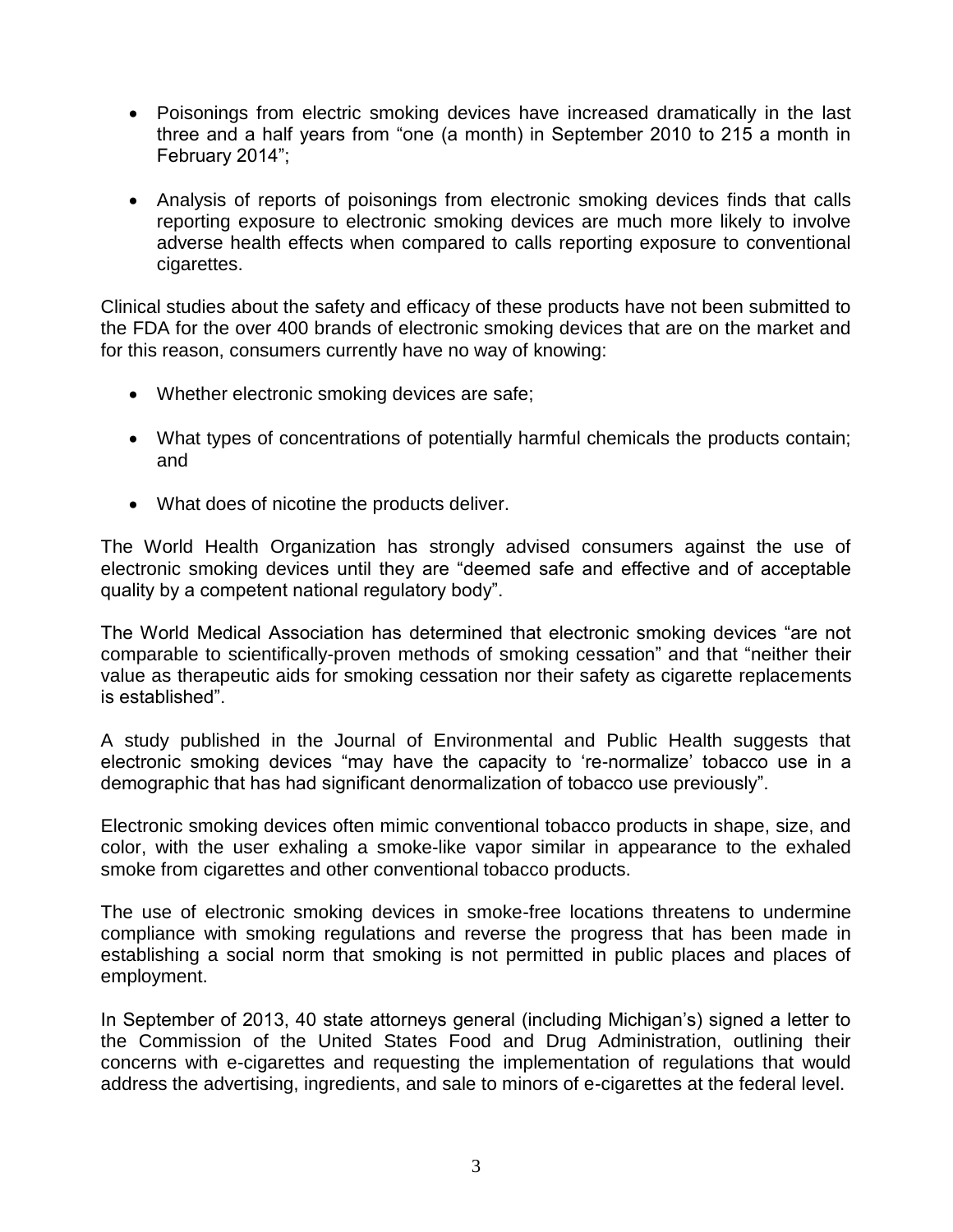It is the intent of the Township Board, in enacting this Ordinance, to provide for the public health, safety and welfare by facilitating uniform and consistent enforcement of smoke-free air laws; by reducing the potential for re-normalizing smoking in public places and places of employment; by reducing the potential for children to associate the use of electronic smoking devices with a normative or health lifestyle; and by prohibiting the sale or distribution of electronic smoking devices to minors.

Therefore, the Bruce Township Board determines that prohibiting the sale, giving, or furnishing of e-cigarettes to minors and prohibiting the purchase, possession or use of e-cigarettes by minors is in the Township's best interests and will promote the public health, safety and welfare. For purposes of this Ordinance, the Township is adopting the term "Vapor Product" to address e-cigarettes and all similar devices, because this term has been defined by the Michigan House and Senate in Senate Bills 667 and 668, enrolled in June of 2014, as part of proposed amendments to the Youth Tobacco Act, being Public Act 31 of 195.

## **SECTION 3. ENABLING AUTHORITY.**

This article is adopted in accordance with, and pursuant to, Act No. 246 of the Public Acts of Michigan of 1945, as amended, and Act No. 31 of the Public Acts of Michigan of 1915, as amended.

## **SECTION 4. DEFINITIONS.**

For the purpose of construction and application of this article, the following definitions shall apply:

*Minor* shall mean an individual who is less than 18 years of age.

*Person who sells vapor products at retail* shall mean a person whose ordinary course of business consists, in whole or in part, of the retail sale of vapor products.

*Person who sells tobacco products at retail* shall mean a person whose ordinary course of business consists, in whole or in part, of the retail sale of tobacco products subject to state sales tax.

*Possession of tobacco product* shall mean either actual physical control of the tobacco product without necessarily owning that product or the right to control the tobacco product even though it is in a different room or place than where the person is physically located.

*Public place* shall mean a public street, sidewalk, or park or any area open to the general public in a publicly owned or operated building or premises, or in a public place of business.

*Tobacco product* shall mean a product that contains tobacco and is intended for human consumption, including but not limited to cigarettes, non-cigarette smoking tobacco, or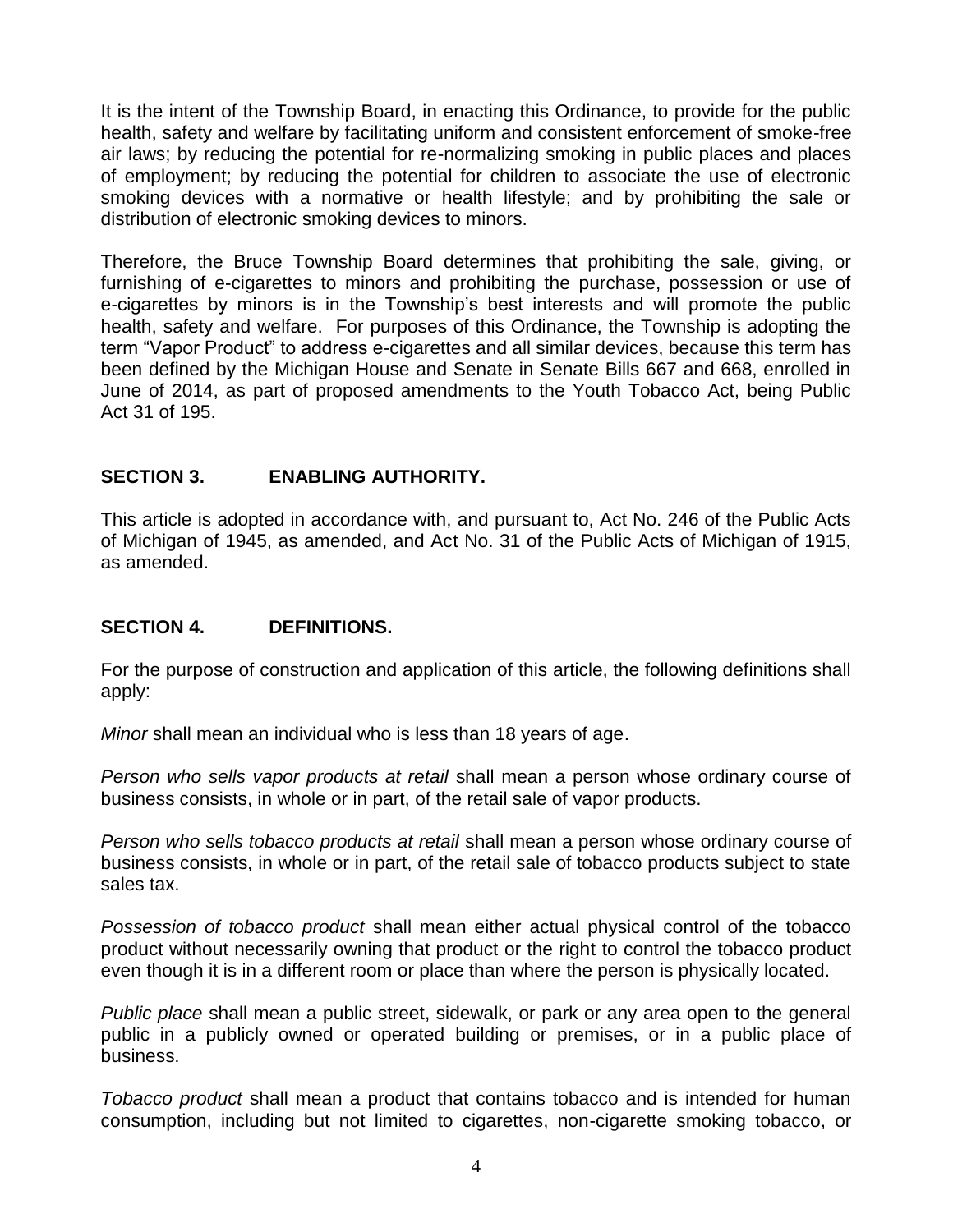smokeless tobacco, as those terms are defined in Section 2 of the Tobacco Products Tax Act, and cigars. Tobacco product does not include a vapor product or a product regulated as a drug or device by the United States Food and drug Administration.

*Use a tobacco product or vapor product* shall mean to smoke, chew, suck, inhale, or otherwise consume a tobacco product or vapor product.

*Vapor product* means a noncombustible product containing nicotine that employs a heating element, power source, electronic circuit, or other electronic, chemical, or mechanical means, regardless of shape or size, that can be used to produce vapor from nicotine in a solution or other form. Vapor product includes an electronic cigarette, electronic cigar, electronic cigarillo, electronic pipe, or similar product or device and a vapor cartridge or other container of nicotine in a solution or other form that is intended to be used with or in an electronic cigarette, electronic cigar, electronic cigarillo, electronic pipe, or similar product or device. Vapor product does not include a product regulated as a drug or device by the United States Food and drug Administration.

# **SECTION 5. PROHIBITED CONDUCT.**

- (a) Subject to subsection (c), a minor shall not do any of the following:
	- (1) Purchase or attempt to purchase a tobacco product or vapor product.
	- (2) Possess or attempt to possess a tobacco product or vapor product.
	- (3) Use a tobacco product or vapor product in a public place.
	- (4) Present or offer to an individual a purported proof of age that is false, fraudulent, or not actually his or her own proof of age for the purpose of purchasing, attempting to purchase, possessing, or attempting to possess a tobacco product or vapor product.
- (b) An individual who violates subsection (a) is guilty of a misdemeanor punishable by a fine of not more than \$50.00 for each violation. Pursuant to a probation order, the court may also require participation in a health promotion and risk reduction assessment program. An individual who is ordered to participate in a health promotion and risk reduction assessment program under this subsection is responsible for the costs of participating in the program. In addition, an individual who violates subsection (a) is subject to the following:
	- (1) For the first violation, the court may order the individual to do 1 of the following:
		- (i) Perform not more than 16 hours of community service in a hospice, nursing home, or long-term care facility;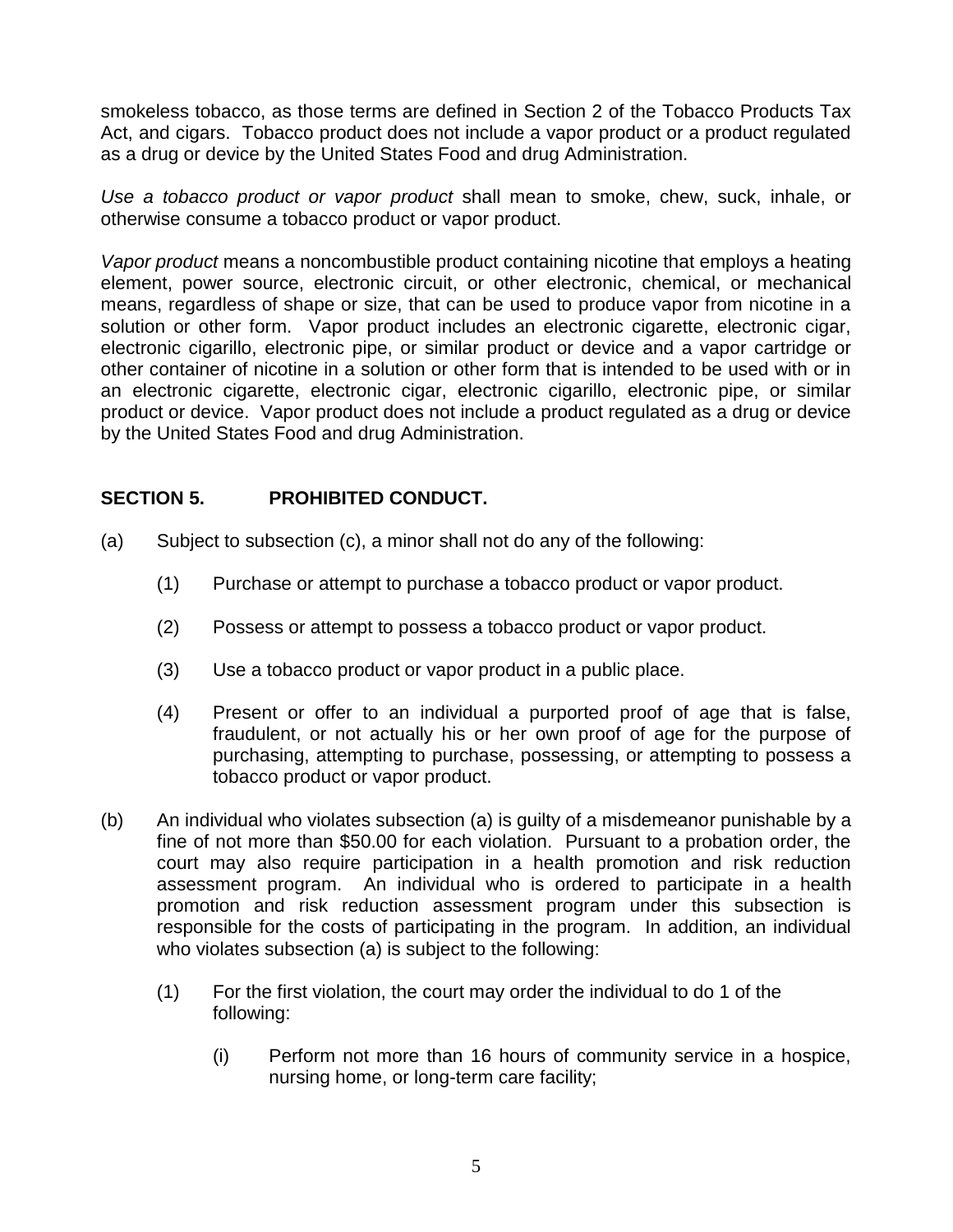- (ii) Participate in a health promotion and risk reduction program, as described in this subsection.
- (2) For a second violation, in addition to participation in a health promotion and risk reduction program, the court may order the individual to perform not more than 32 hours of community service in a hospice, nursing home, or long-term care facility.
- (3) For a third or subsequent violation, in addition to participation in a health promotion and risk reduction program, the court may order the individual to perform not more than 48 hours of community service in a hospice, nursing home, or long-term care facility.
- (c) Subsection (a) does not apply to a minor participating in any of the following:
	- (1) An undercover operation in which the minor purchases or receives a tobacco product or vapor product under the direction of the minor's employer and with the prior approval of the local prosecutor's office as a part of an employersponsored internal enforcement action.
	- (2) An undercover operation in which the minor purchases or receives a tobacco product or vapor product under the direction of the state police or a local police agency as part of an enforcement action, unless the initial or contemporaneous purchase or receipt of the tobacco product or vapor product by the minor was not under the direction of the state police or the local agency and was not part of the undercover operation.
	- (3) Compliance checks in which the minor attempts to purchase tobacco products for the purpose of satisfying federal substance abuse block grant youth tobacco access requirements, if the compliance checks are conducted under the direction of a substance abuse coordinating agency as defined in the Public Health Code, 1978 PA 368, MCL 333.6103, and with the prior approval of the state police or local police agency.
- (d) Subsection (a) does not apply to the handling or transportation of a tobacco product or vapor product by a minor under the terms of that minor's employment.
- (e) This section does not prohibit an individual from being charged with, convicted of, or sentenced for any other violation of law that arises out of the violation of subsection (a).

State law reference – MCL 722.641 *et seq.*

## **SECTION 6. SALE OF INDIVIDUAL CIGARETTES.**

(a) Except as otherwise provided in subsection (b), a person who sells tobacco products at retail shall not sell a cigarette separately from its package.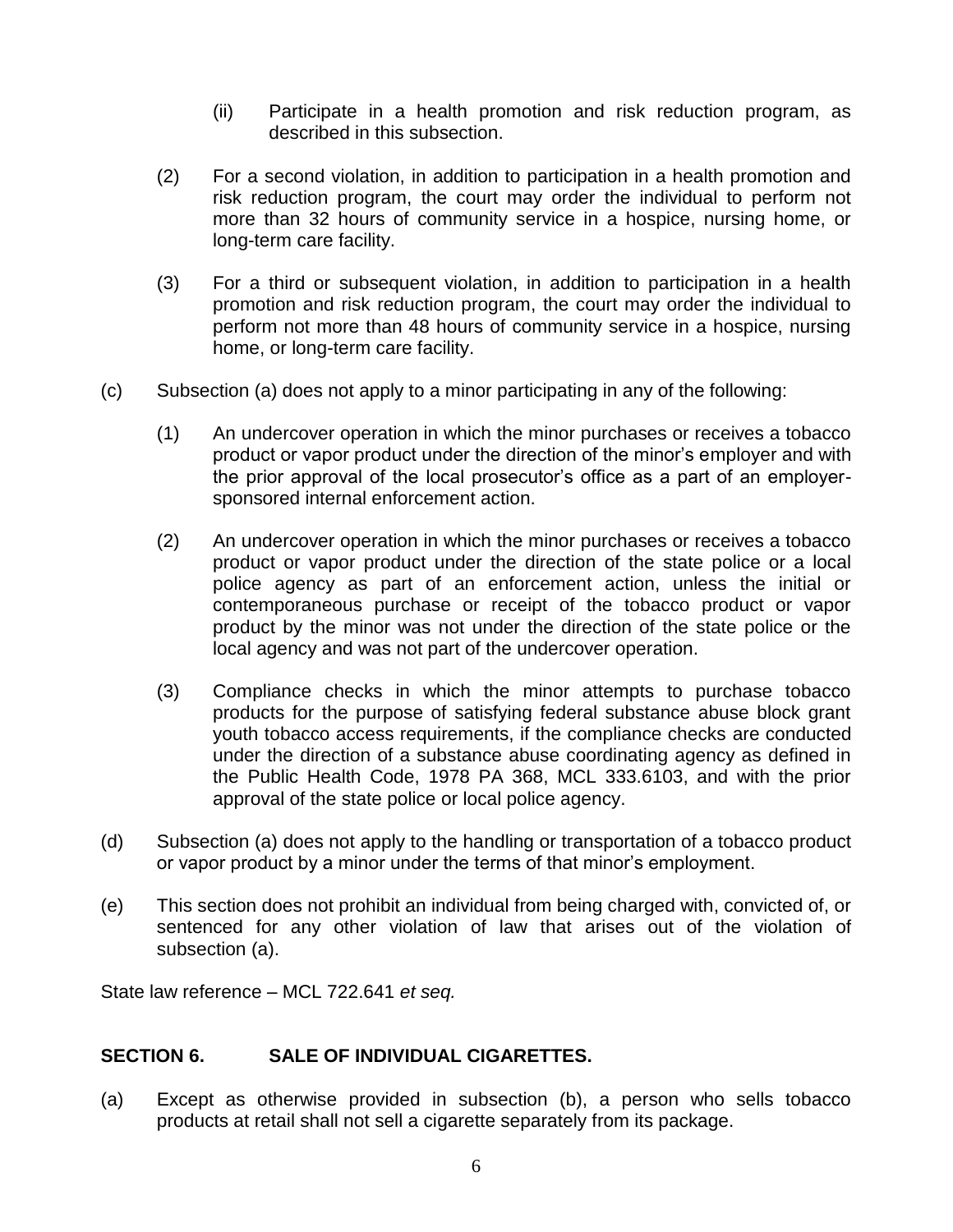- (b) Subsection (a) does not apply to a person who sells tobacco products at retail in a tobacco specialty retail store or other store that deals exclusively in the sale of tobacco products and smoking paraphernalia.
- (c) A person who violates subsection (a) is guilty of a misdemeanor, punishable by a fine of not more than \$500.00 for each offense.

State law reference – MCL 722.642a.

## **SECTION 7. FURNISHING TO MINORS.**

- (a) A person shall not sell, give, or furnish a tobacco product or vapor product to a minor, including, but not limited to, through a vending machine. A person who violates this subsection or subsection (h) is guilty of a misdemeanor punishable by a fine of not more than \$50.00 for each violation.
- (b) A person who sells tobacco products or vapor products at retail shall post, in a place close to the point of sale and conspicuous to both employees and customers, a sign that includes the following statement:

"The purchase of a tobacco product or vapor product by a minor under 18 years of age and the provision of a tobacco product or vapor product to a minor are prohibited by law. A minor who unlawfully purchases or uses a tobacco product or vapor product is subject to criminal penalties."

- (c) If the sign required under subsection (b) is more than 6 feet from the point of sale, it shall be 5-1/2 inches by 8-1/2 inches and the statement required under subsection (b) shall be printed in 36-point boldfaced type. If the sign required under subsection (b) is 6 feet or less from the point of sale, it shall be 2 inches by 4 inches and the statement required under subsection (b) shall be printed in 20-point boldfaced type.
- (d) The signs required by subsection (c) may be procured from the department of community health pursuant to state law. The seller may add the "vapor product" language to the sign if the department of community health does not or will not include it.
- (e) Subsection (a) does not apply to the handling or transportation of a tobacco product or vapor product by a minor under the terms of the minor's employment.
- (f) Before selling, offering for sale, giving, or furnishing a vapor product to an individual, a person shall verify that the individual is at least 18 years of age by doing 1 of the following:
	- (1) If the individual appears to be under 27 years of age, examining a government-issued photographic identification that establishes that the individual is at least 18 years of age.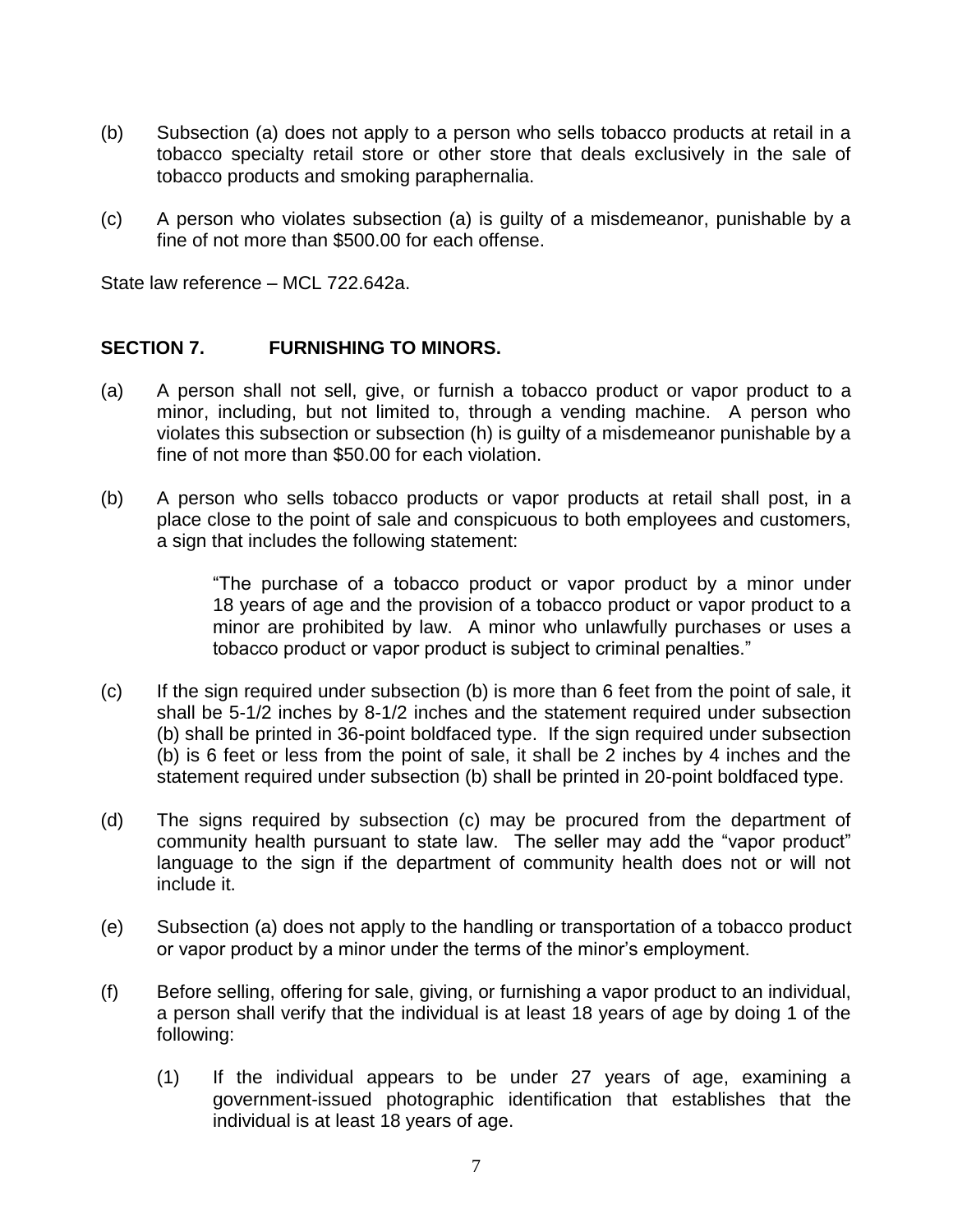(2) For sales made by the internet or other remote sales method, performing an age verification through an independent, third-party age verification service that compares information available from a commercially available database, or aggregate of databases, that are regularly used by government agencies and businesses for the purpose of age and identity verification to the personal information entered by the individual during the ordering process that establishes that the individual is 18 years of age or older.

State law reference – MCL 722.641.

## **SECTION 8. REPEALING OF CONFLICTING PROVISIONS**

All resolutions, ordinances or parts thereof in conflict with the provisions of this Ordinance are to the extent of such conflict hereby repealed.

## **SECTION 9. SEVERABILITY**

If any section, paragraph, clause or provision of this Ordinance is for any reason held to be invalid or unconstitutional, the invalidity or unconstitutionality of such section, paragraph, clause or provision shall not affect any of the remaining provisions of this Ordinance.

## **SECTION 10. PUBLICATION**

A true copy of this Ordinance or a summary thereof shall be published in a newspaper of general circulation in the Township of Bruce.

## **SECTION 11. EFFECTIVE DATE**

This Ordinance shall take effect thirty (30) days after the publication of a summary or a true copy of the Ordinance as provided in Section 10.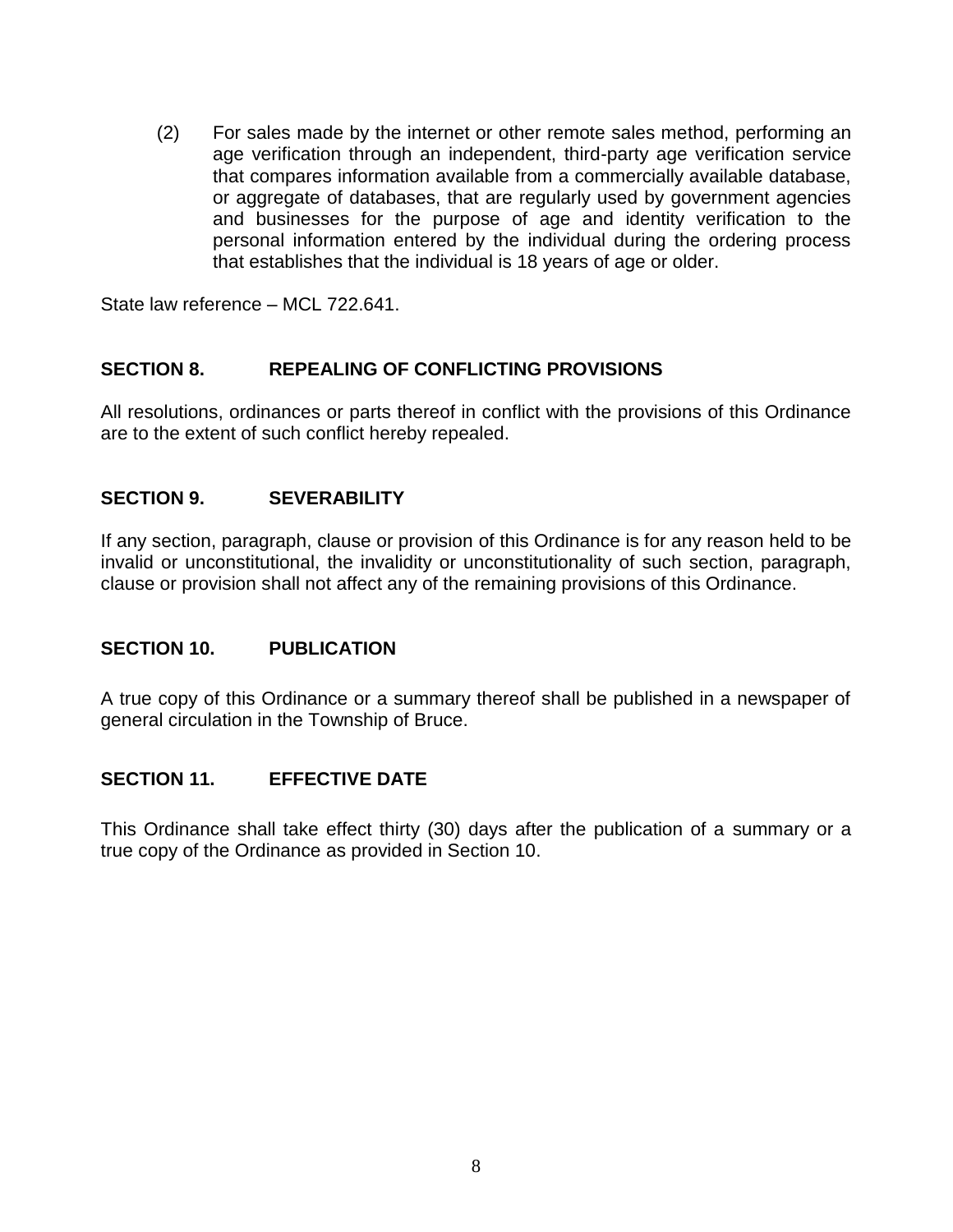#### **CERTIFICATE OF TOWNSHIP CLERK**

I hereby certify that the foregoing constitutes a true and complete copy of an Ordinance duly adopted by the Township Board of Bruce Township, Macomb County, Michigan, at a meeting held on the 14th day of November, 2018.

I hereby further certify that the following Township Board members were present at the meeting: CORY, BROCKMANN, OBRECHT, OKONIEWSKI, FALKER and the following Township Board Members were absent: NONE

 I further certify that Member OBRECHT moved for the adoption of the Ordinance, and that motion was supported by Member OKONIEWSKI.

 I further certify that the following Township Board Members voted for the adoption of the Ordinance: CORY, BROCKMANN, OBRECHT, OKONIEWSKI, FALKER and that the following Township Board members voted against adoption of the Ordinance: NONE.

 $\overline{\phantom{a}}$ 

 Susan Brockmann, Clerk Township of Bruce